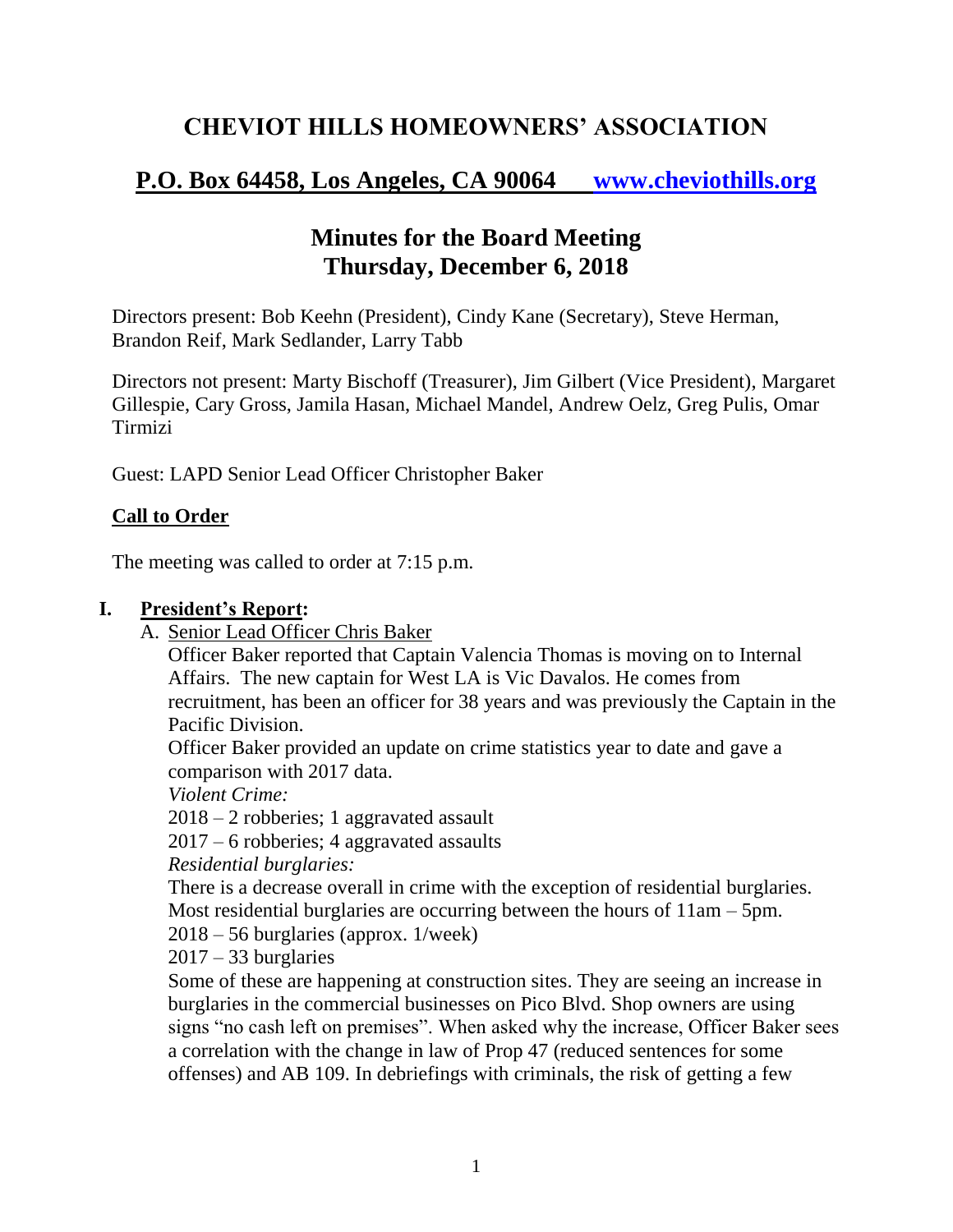additional days of probation is worth the amount taken from residential burglaries. Crime in West LA as a whole is up 42%; Beverly Hills is up 32%.

*Grand Theft Auto:*

 $2018 - 11$  (6 of which owners left the key fob in the car)

 $2017 - 4$ 

*Burglary from Motor Vehicles:*

2018 – 42 (7 of these have a possible link to youth at Vista Del Mar)

 $2017 - 34$ 

Officer Baker feels that the metro line has had an adverse effect on this. Most of what is stolen includes change, purses left in cars; computers. LAPD approached Vista Del Mar and asked them if they would fund 1 designated car for their property; they declined.

*Rape:*

 $2018 - 2(1 \text{ spousal}; 1 \text{ related to a dating app})$ 

 $2017 - 0$ 

*Theft:*

2018 – 17 (i.e., property taken at coffee shops; phones, computers)

 $2017 - 21$ 

*2019 Goals:*

WLA has asked for more officers and should know by January  $5<sup>th</sup>$ . The Police Chief Michael Moore is taking all bodies in administration and putting them on the streets. The new Captain has an emphasis on crime prevention.

When asked about homeless, Officer Baker said that they cannot cite the homeless (related to ACLU lawsuit and municipal code 41.18). The homeless are allowed to have their tents up from 9pm to 6am; tents can no longer be searched without a warrant. They are allowed to take space on a sidewalk as long as there are 4 inches for pedestrians to pass by.

Vista Del Mar: The board suggested any future meetings (with LAPD, Council Office) also include a representative from the HOA. Baker will provide the HOA with the amount of money required to fund a designated LAPD car.

When asked what the HOA could do to further tackle the crime problem, Officer Baker suggested Ring Video, license plate reader cameras at ingress/egress, continue fostering the relationship with APS, and provide extra security.

## B. APS Status/NDA & Update on extra car

Extra half car is in rotation for a trial six months.

## C. Bylaws Revision

Constance Trinh of Neuland Whitney should have the draft bylaws reviewed and return comments by December  $17<sup>th</sup>$ .